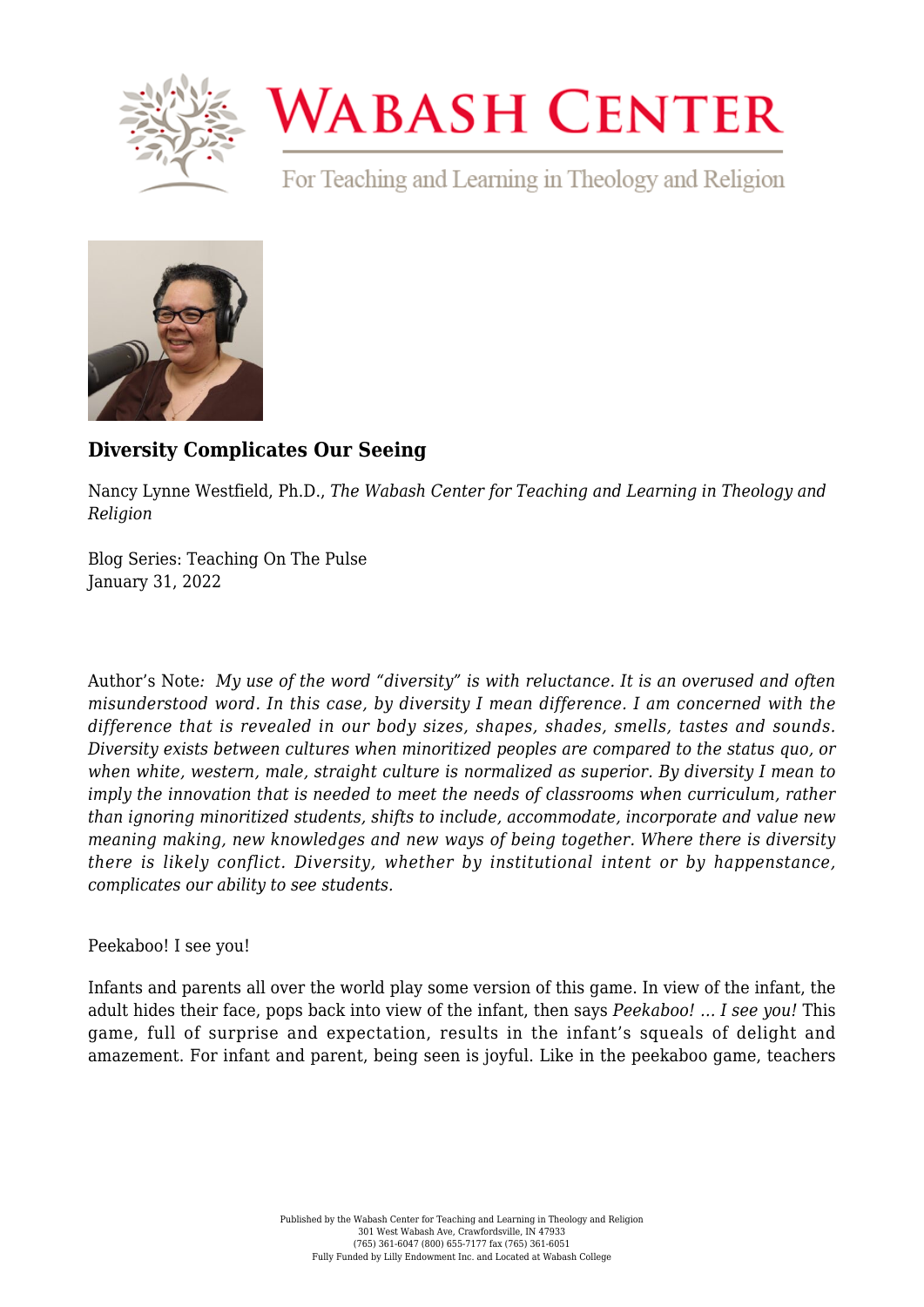understand the value and joy of conveying to our students that "I see you." It is important that each student in our classrooms have the experience of being acknowledged and welcomed. Each soul wants to be seen.

With comparatively little effort on the teacher's part, students with similar aspirations, similar race, similar culture, and similar economic class, easily find their place in the classroom tableau. It is less complicated to teach a course whose student population is homogenous than it is to teach in diversity. In sameness, the assumptions, the presumptions, the conventions, the ascribed values and the norms function without need for explanation, or clarity and typically without threat of contestation. "Everybody knows ..." is the working premise - and rightfully so.

In the diverse classroom, "everybody knows…" falls short because now every body is not the presumed same body. In diversity, the bodies vary, the knowledges and know-hows vary. Differing bodies bring different music, clothing, hairstyles, lifestyles, languages, value patterns, religions, foods, history, and family situations. That which could be presumed as being normative can no longer be presumed and often demand a stretching of our thinking, being, understanding and doing.

Our language, social labeling, and identity politics bares out our societal patterns of inclusion and exclusion. "In this country American is white. Everybody else has to hyphenate," said Toni Morrison. When our white classrooms shift to include hyphenated persons, we are unprepared. Those students who, with their very presence, create diversity are often the students who go unseen and who are rendered un-seeable.

Regrettably and commonly, seeing minoritized students means policing them. The surveilling gaze, the suspicious stare, the apprehensive look, or the disapproving glance lets him/her/they know of the hostility and the relegation to being as a stranger. Or worse yet, students who create diversity in the school's population are erased, made invisible, removed completely from the sighted reality of the teacher. These students are ghosted – absented in classrooms. Their differences are not recognizable as adequate. Differences do not mean deficiencies.

As teachers, we choose which students we will see and which students we will disregard, look past, or look away from. This is a challenging realization. It is dis-ingenuine for any teacher to say that he/she/they pay attention to all students, that they are able to see all students, that they are attentive to all students. Even the most caring teacher has students for which giving their attention is a strain. We all have biases, prejudices, and cultural insensitivities. This does not make any teacher a bad teacher. It does make us human beings who must learn to stretch beyond our prejudices, shallow cultural boundaries, and narrow sensibilities.

*Homo sapiens*. "(Wo)*Man who knows."* Or rather, "*human who is conscious*." Human who is conscious that he/she/they does not know. We are our most human when we make choices, when we exercise the power of choice. Teaching is a testing ground, and learning place, for our own humanity. In teaching relationships, we succeed, or we fail miserably, by choosing to see some students and refusing to see others. It is this choice that makes us human and this choice that makes us good, bad, or growing teachers. In our humanness we are both